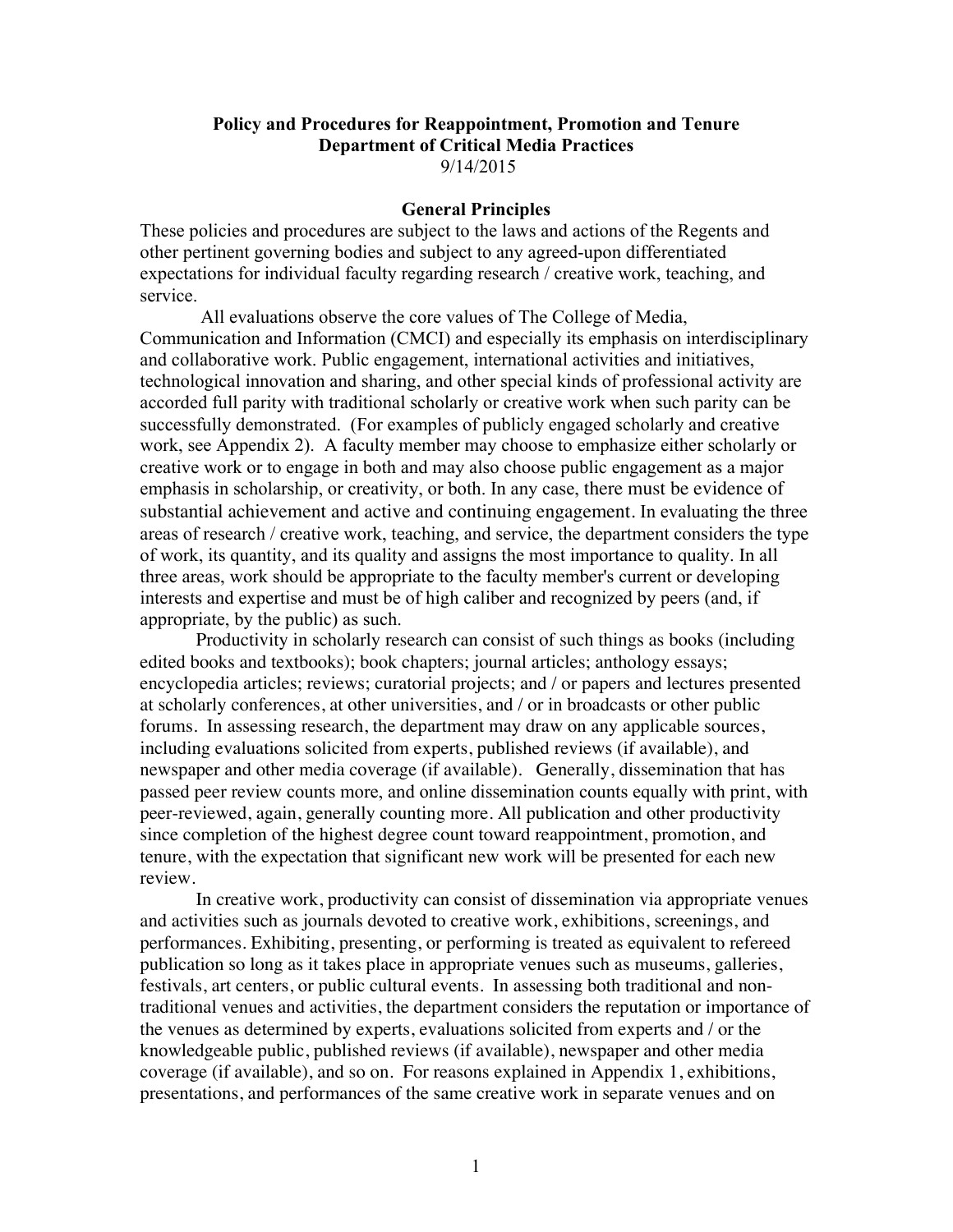separate occasions are counted as separate events equivalent to a new scholarly publication. As with scholarship, all creative productivity since completion of the highest degree counts toward reappointment, promotion, and tenure, with the expectation that significant new work will be presented for each new review.

In addition to these general principles, the department applies its own adaptation of the University Film and Video Association's statement "The Evaluation of Faculty in Creative Specialties for Promotion and Tenure" (Appendix 1) and is guided as appropriate by the aforementioned "Scholarship in Public: Knowledge Creation and Tenure Policy in the Engaged University (Appendix 2).

#### **Specific Criteria**

The University's "Standards, Processes and Procedures for Comprehensive Review, Tenure, and Promotion" (hereinafter "Standards") establish guidelines for reappointment, promotion, and tenure. For tenure-track reappointment ("The "Comprehensive Review"), the "Standards" are general: a candidate must demonstrate that he or she is on track to meet the requirements for promotion to Associate Professor with tenure. In this department, being "on track" means, at the least, some research and / or creative work already disseminated, with substantial research and / or creative work in progress and evidence of success in teaching as evidenced by student input such as FCQs and peer class observations. There should also be evidence of service. For promotion to Associate Professor with tenure, the "Standards" require "demonstrated excellence" in research / creative work or teaching (or both) and meritorious performance in the remaining category or categories––for example, excellence in research / creative work, meritorious performance in teaching, and meritorious performance in service. For promotion to Full Professor, the "Standards" require excellence in the record as a whole.

Within these general guidelines, the "Standards" leave it to each department to define "meritorious performance" and "demonstrated excellence." Our definitions follow.

#### **Meritorious Performance**

1.**Meritorious performance in research** primarily means active and significant dissemination such as publishing with research presses or in scholarly journals.It can also mean delivering talks and papers at conferences or other universities and / or engaging in public scholarship as described in Appendix 2. In addition, applying for grants or fellowships or being nominated for significant research awards counts as evidence of active engagement, and receiving a major award or grant or fellowship as evidence substantial achievement.

2. **Meritorious performance in creative work** likewise means active and significant dissemination, which can take such forms as presentations, performances, exhibitions, screenings, notable readings of creative writing, or other sharing with peers or the public locally, nationally or internationally. As with research, applying for grants or fellowships or being nominated for significant awards counts as evidence of active engagement and receiving a major award or grant or fellowship as evidence of substantial achievement.

3. **Meritorious performance in teaching** normally means favorable review by both peers and students. Typically, peers will review a statement by the candidate of his or her teaching philosophy and plans for developing as a teacher; the candidate's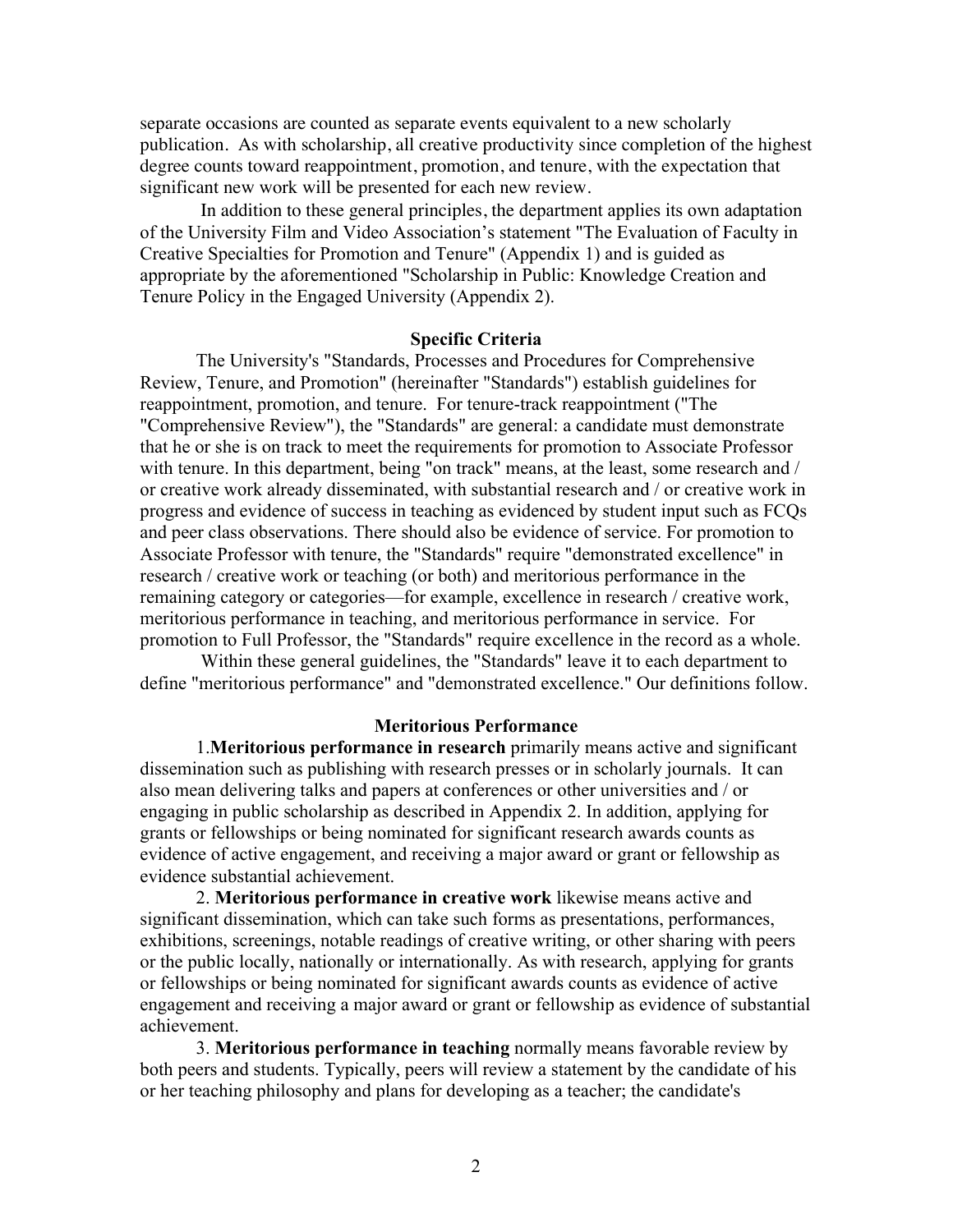classroom performance (by means of classroom observation;) FCQ's and narrative evaluations solicited from students; and the work produced by the candidate's students. There should also be broad and substantial success in supervising theses, dissertations, and / or independent study, developing new course content and methods, contributing to curricular development, and advising and mentoring graduate and undergraduate students. Finally, there should be evidence of professional development such as, for example, leading or participating in teaching-effectiveness workshops.

4. **Meritorious performance in service** normally means serving on departmental or university committees recognized by faculty peers as active and significant (election or appointment to a committee will not in itself be regarded as meritorious). It also means engaging successfully in external service, such as serving on juries or selection committees or on the editorial board of an academic journal or as a reader for a press or as an external evaluator in tenure or promotion cases. It can also mean engaging successfully in public service or outreach. In all cases there should be evidence of broad and substantial achievement and not simply participation.

#### **Demonstrated Excellence**

1.**Demonstrated excellence in research** means, first of all, meeting the requirements for "meritorious." In addition, it is expected that the candidate will have disseminated, on average, at least one major piece of research per year: a peer-reviewed scholarly article or its equivalent. At tenure review, faculty conducting mainly scholarly work are normally expected to have at least one scholarly book published and in hand or to have disseminated an equivalent amount of demonstrably well received research in such forms as articles or book chapters. A book published by a major commercial press will be considered equivalent to a scholarly book, as will a major annotated bibliography, a major exhibition catalog, or other work that the departmental review judges to be equivalent.

2. **Demonstrated excellence in creative work** means, first of all, meeting the requirements for "meritorious." In addition, it is expected that at tenure review a faculty member engaged mainly in creative work will have the creative equivalent of a book, which could be one major and substantial creative work in any genre or the total of creative works since the award of the highest degree so long as the total includes substantial new work since the last review. It is also expected that the candidate's body of work will have achieved national and, ideally, international recognition as demonstrated by published reviews and / or peer-reviews.

3. **Demonstrated excellence in teaching** means, first of all, meeting the requirements for "meritorious." In addition, both peer review and student review should be strongly favorable, and the dossier should evince transformative success in all of the following: publishing or otherwise disseminating significant and substantial scholarly or creative work on teaching; originating and developing new course content and methods; originating and developing curricular improvement at both the departmental and the university level; supervising theses, dissertations, and / or independent study; and advising graduate or undergraduate students.

4. **Demonstrated excellence in service** means successful leadership (not just participation) in most and ideally all the possibilities for "meritorious."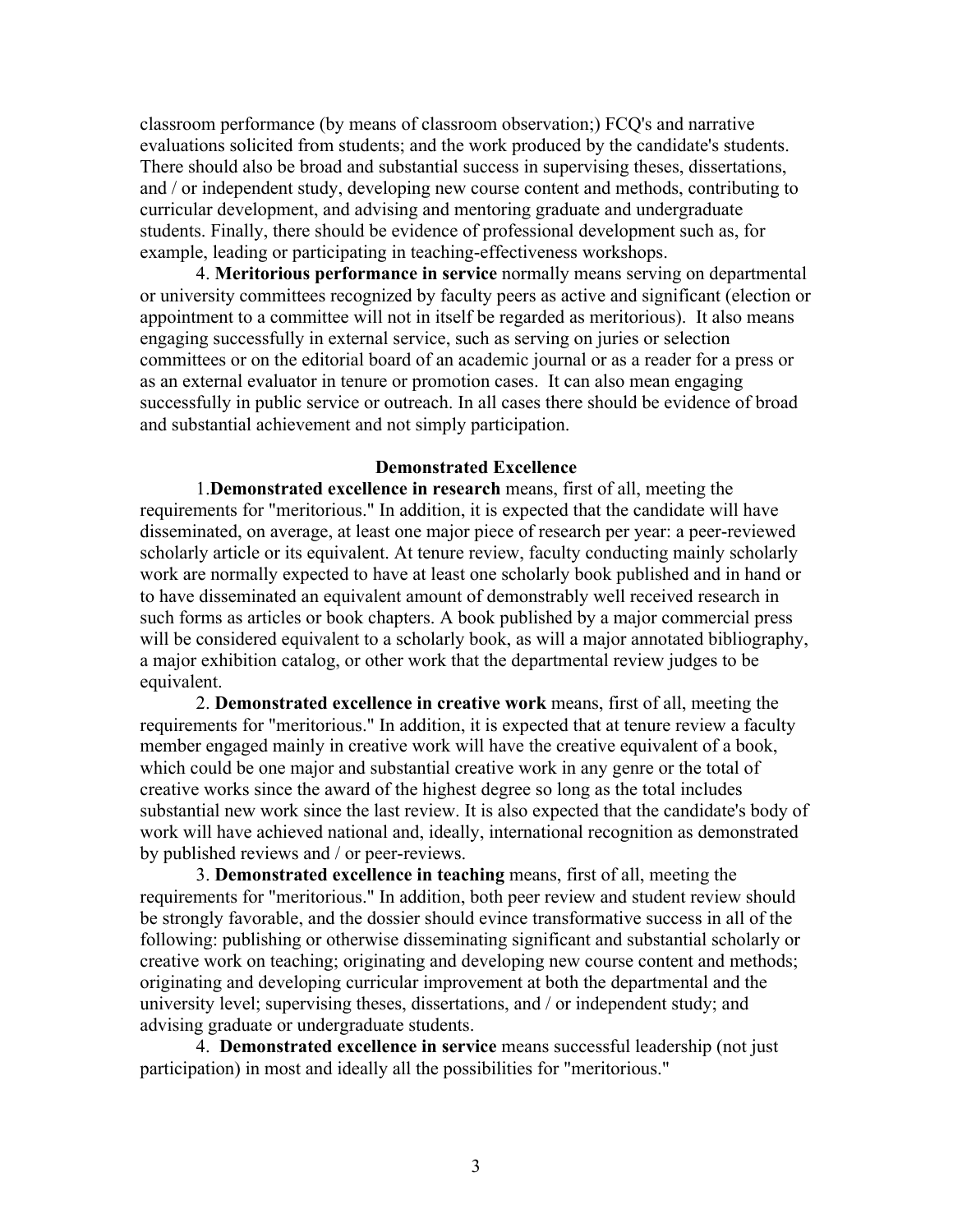# **Records Divided Between Research and Creative Work**

When a candidate's record is divided between research and creative work, the candidate should be able to meet the standards for "meritorious" or "excellent," as the case may be, with research alone, or creative work alone, or with a combination that in the judgment of peers meets the requirements as a combination. As in all other cases, the department considers both quantity and quality, assigning the most weight to quality.

# **Appendix 1**

# **Evaluating Research and Creative Work**

In addition to the criteria mentioned above for evaluating research / creative work, the department will be guided as appropriate by its own adaptation of the University Film and Video Association's statement "The Evaluation of Faculty in Creative Specialties for Promotion and Tenure." The original is available at

http://www.ufva.org/resources/policy-statement-on-faculty-evaluation. The department's adaptation is as follows.

### **Parity of Research and Creative Work**

Consideration for academic promotion and tenure traditionally involves evaluating the candidate's contribution in research/creative work, teaching, and service. Since procedures for evaluating creative work are generally less well established than those for evaluating research, this statement offers additional methods for ensuring equivalence.

Creative work should be fully accepted as part of the faculty evaluation process when such work is appropriate to faculty interests. The fine arts, among other disciplines, have established clear precedents. Exhibitions of paintings, drawings, sculptures, photographs, etc., are accepted as evidence of professional contributions in the visual arts. Musical compositions, recitals, and solo performances are accepted in the field of music. Creative writing, choreography, directing and designing plays and dance performances are likewise accepted as evidence of faculty contributions in other creative fields. Building on these precedents, our department not only accepts but encourages creative work relevant to our mission, including work whose relevance has not before been recognized but becomes apparent in the work itself and / or in the artist's explanation of it.

#### **Comparison of Criteria for Evaluating Research and Creative Work**

Over the years a clear set of criteria has evolved for evaluating scholarly publications. Value and importance can be determined by the prestige of the publisher, the prepublication comments of peer reviewers, and post-publication reviews. Articles are sometimes judged on the basis of the reputation of the journal in which they appear, with articles in refereed journals traditionally given more weight. Journals, refereed or not, can be rated on the basis of their reputations, the reputations of their editors and peer evaluators, and their acceptance rate. Invitations to write for a noted journal or anthology or encyclopedia can be viewed as recognition of status within a specialization.

Creative works can be evaluated in similar ways but with some caveats. They can, for example, vary greatly in length, and so lengthiness should not be taken as ipso facto evidence of value or importance. A faculty member might be involved in the production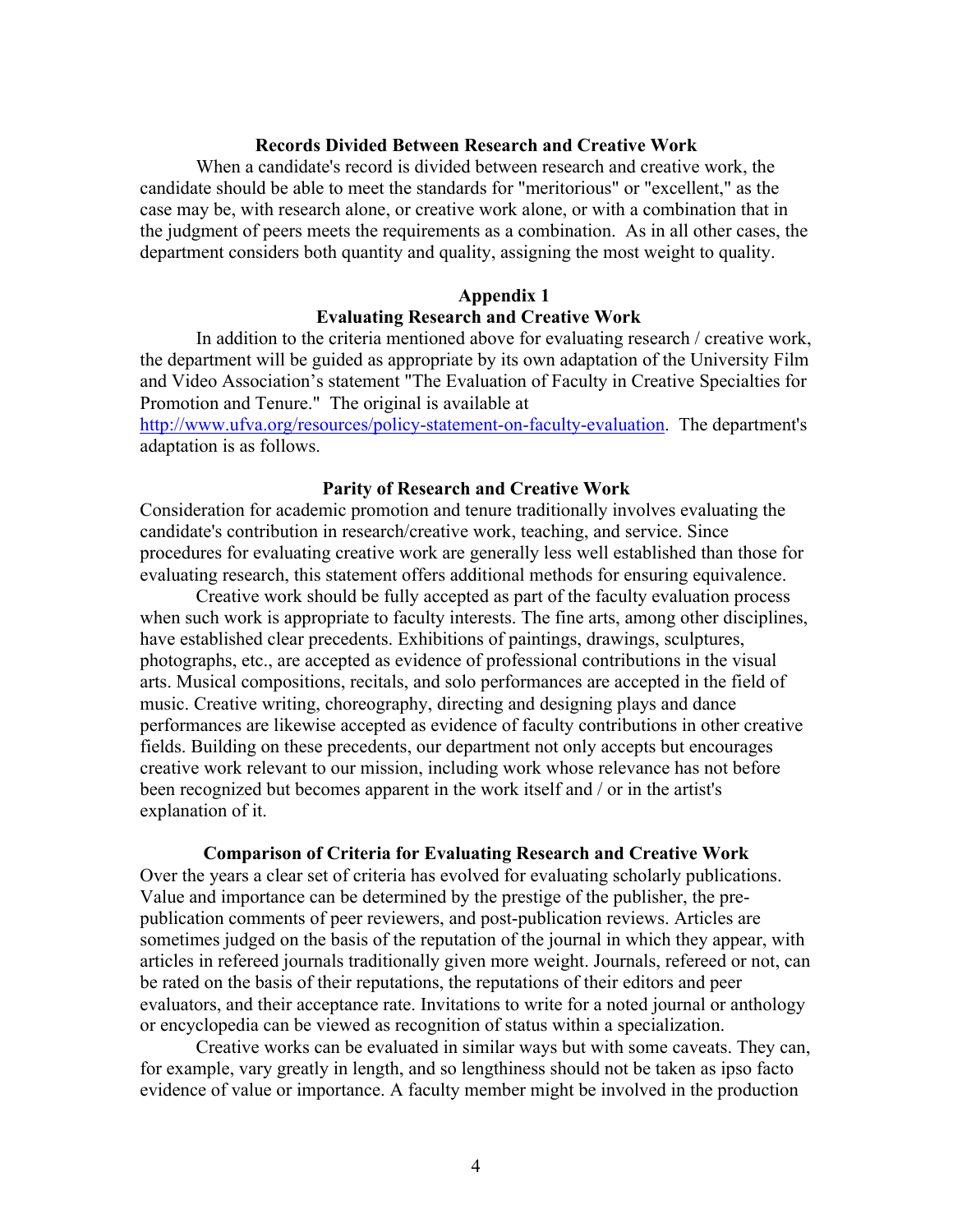of a feature-length dramatic film, a half-hour documentary, or a three-minute animated work. Many possibilities exist. Length can be significant but is not in itself an indication of value or quality or the skill and effort required to complete the project. A short experimental video or multimedia production might require more time and effort than a relatively straightforward hour-long documentary. When peers evaluate creative work, it is important that they consider, in addition to quality, both the skill and the effort required. Their task may be analogous to that of judging the importance of a multi-year study in the social sciences: such a study might require many years of effort, yet result in an article of only modest length.

## **Joint Authorship and Collaborative Creation**

Instances of joint authorship occur in traditional scholarship. In such cases it is sometimes appropriate to establish the contribution of each author if the work is included in a promotion or tenure dossier. Because creative works are likewise sometimes collaborative, it can be useful to know how much each contributor contributed. In some cases, one contributor will have had almost total responsibility. In others, his/her role might have been that of writer or editor. It can be appropriate to give varying levels of credit for varying levels of responsibility.

In cases of shared responsibility, it is best to rely on testimony from the contributors or, if appropriate, on that of experts in the field to determine the relative importance of each individual's contribution when individual roles need to be sorted out for whatever reason. At the same time, it is important to recognize that in some cases it might be impossible to determine the exact contribution of each collaborator and undesirable even to try. Sometimes, the most successful collaborations involve a true melding of minds and skills so that the collaborators speak with a combined voice at once farther reaching and more significant than they could have mustered as individuals. In other words, some successful collaborations have to be done as collaborations or not at all, and in such cases it is conceivable that each collaborator could receive credit for the whole work. Such indissoluble collaboration can happen in creative work just as surely as in scholarly undertakings. The reality of such indissoluble collaboration and the need to recognize it as such when it exists is eloquently stated in David Damrosh's book *We Scholars, w*here Damrosh points out:

> In every field known to me, there are seminal works of joint authorship certainly a small minority of work in most fields, but fully sufficient to show that the thing can be done. The prefaces to these works regularly testify to their authors' pleasure in formulating their ideas together and redrafting chapters in light of each other's comments. The resulting work may either retain their differing voices or else blend them. René Wellek and Austin Warren, for example, wrote in the preface to the first edition of their *Theory of Literature* that their book was "a real instance of collaboration in which the author is the shared agreement between two writers."

Such indissoluble collaboration needs to be recognized when it exists and treated as a special case in which each collaborator receives credit for the entire work. Collaborative work is, after all, a primary goal of the CMCI and of this department, and recognizing the possibility of indissoluble collaboration is one way of encouraging and welcoming truly collaborative work.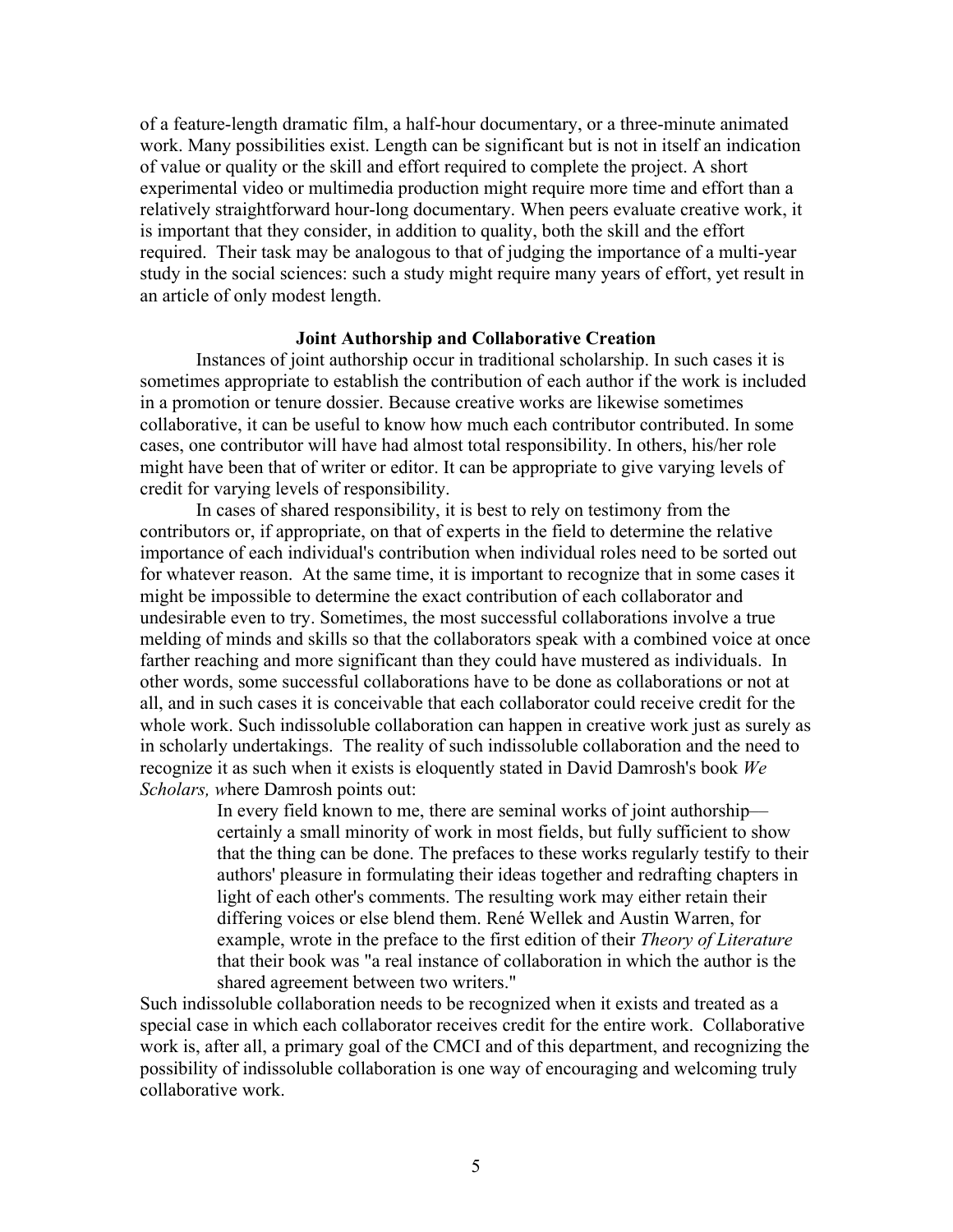# **Dissemination and Evaluation**

Public showings or performances of creative work to informed audiences should be considered dissemination of the work, on the model of the well-established precedent of accepting a musical recital for a knowledgeable audience as the equivalent of publication. Certain forms of creative work––film, video, music, multimedia––can be disseminated and adjudicated in festival competitions. Many festivals have rigorous selection procedures. Selection of creative work for a festival having a good reputation can be considered an indication of quality. Festivals can be of local, regional, national, or international importance, and some local festivals can be more important or influential than some national or international festivals. Because the reputation of festivals is not static, it is important for the festival's current reputation to be specified if a festival presentation is a part of a promotion and tenure dossier.

The quality of creative work may also be indicated by awards bestowed upon it. In evaluating the importance of an award or prize, it is important to consider the reputation of the awarding body and, if appropriate, the size of any cash award, while keeping in mind that some cashless awards can be just as significant, or more so, than some that come with cash.

Sometimes museums, media-art centers, and universities invite showings or performances of creative work, and these customarily include in-person appearances where the artist introduces the work and responds to questions, comments, and criticisms. Such presentations should be considered the equivalent of a scholarly paper presented for discussion at a conference or other academic setting, with due attention to the reputation and prestige of the body inviting the presentation.

Multiple presentations or screenings or performances of the same creative work for different audiences and on different occasions should be considered separate creative acts equivalent to separate scholarly publications and not the mere equivalent of a scholarly reprint. In the case of reprints of books or articles, the original printing is often still available through libraries, and so an unrevised scholarly reprint, while not without value, generally will not have a value fully equivalent to that of the original. With creative works not available in multiple locales, each showing or performance makes the work available to a new audience and thus should be counted as a separate creative act.

#### **Distribution Agencies**

Creative works are sometimes disseminated through distribution agencies or companies. Some distributors are highly selective, and the inclusion of a work within their inventory can be an indication of quality. However, most film and video distributors are commercial, and the exclusion of a faculty member's work from such distribution is not necessarily an indication of little or no value. Faculty works have to compete for such distribution with works by individuals whose careers are exclusively dedicated to creative production and to monetary gain from it. Hence, commercial distribution can be a mark of quality but absence of it should not be taken negatively.

# **Sources of Written Evaluations**

Meaningful reviews of creative work appear in scholarly and professional publications, library publications, and even, in some cases, newspapers. In evaluating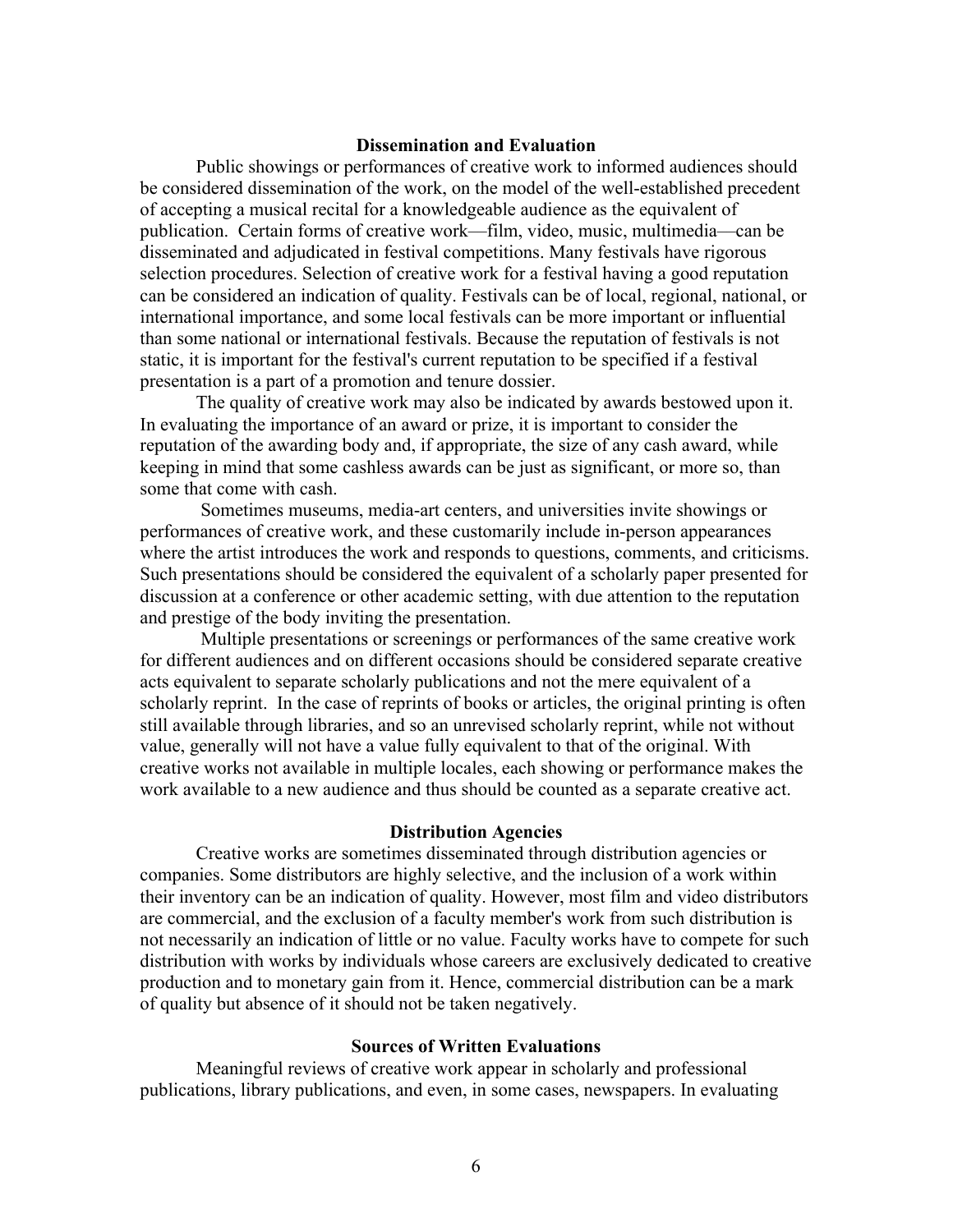such reviews, the status of the reviewer and the reputation of the periodical are important. Some professional associations, including the University Film and Video Association, regularly provide written evaluations of works selected for showing at their conventions. The judges of some festivals will often provide written critiques, if requested.

Letters evaluating creative work can be requested from experts at museums, media centers, colleges and universities, and institutions at which the work has been shown. As in the case of scholarly reviews, it is important to consider the reputation of the individual or institution doing the evaluation.

# **Fairness of Peer Evaluation**

It is important that peer evaluators, both internal and external, be knowledgeable about and sympathetic toward the type of work completed by the faculty member. For instance, an evaluator whose sole interest is narrative film should not be asked to evaluate an experimental video work. In some cases an institution might wish to include nonacademic professionals as external peer evaluators. It must be remembered, however, that non-academic professionals may not be attuned to the requirements of the promotion and tenure process. If they are included, they should be carefully instructed in the goals, methods, and expectations of the review.

#### **Conclusion**

In sum, creative work, like scholarly publication, should undergo both external and internal peer review with due attention to its similarities to and differences from scholarly work. It should never be regarded as ipso facto inferior to scholarly work. Even though precedents exist for evaluating creative work, methods may sometimes have to be invented during the review to accommodate any unique or controversial aspects of the work under review. In other words, the review itself may need to become creative in order to fairly assess unique or experimental or controversial work. Such challenges should be welcomed with the goal of according creative work full parity with scholarly publication.

# **Appendix 2 Publicly Engaged Research and Creative Work**

The department defines publicly engaged research / creative work as the creation of knowledge and / or understanding about, for, and with public communities through the production of artifacts and experiences of intellectual and / or artistic value––a definition adapted from pages 1 and 6 of Julie Ellison and Timothy Eatman, *Scholarship in Public: Knowledge Creation and Tenure Policy in the Engaged University (2008*). That document follows in this appendix and is used as appropriate by the department to guide both faculty who wish to pursue publicly engaged work and evaluators charged with judging the value of that work. As in other areas, the department values quality more than quantity, although quantity should of course be substantial and in keeping with expectations for other types of research / creative work. Faculty who present publicly engaged work prepare a dossier that contains an introductory statement describing the work, establishes its originality, relates it to one or more fields, explains its role in the candidate's own development, and documents its contributions to the public good. The dossier also presents evidence of public and / or scholarly dissemination and presents the work itself by whatever appropriate means (photographs, videos, links to web sites or other online reproductions, and so on). As in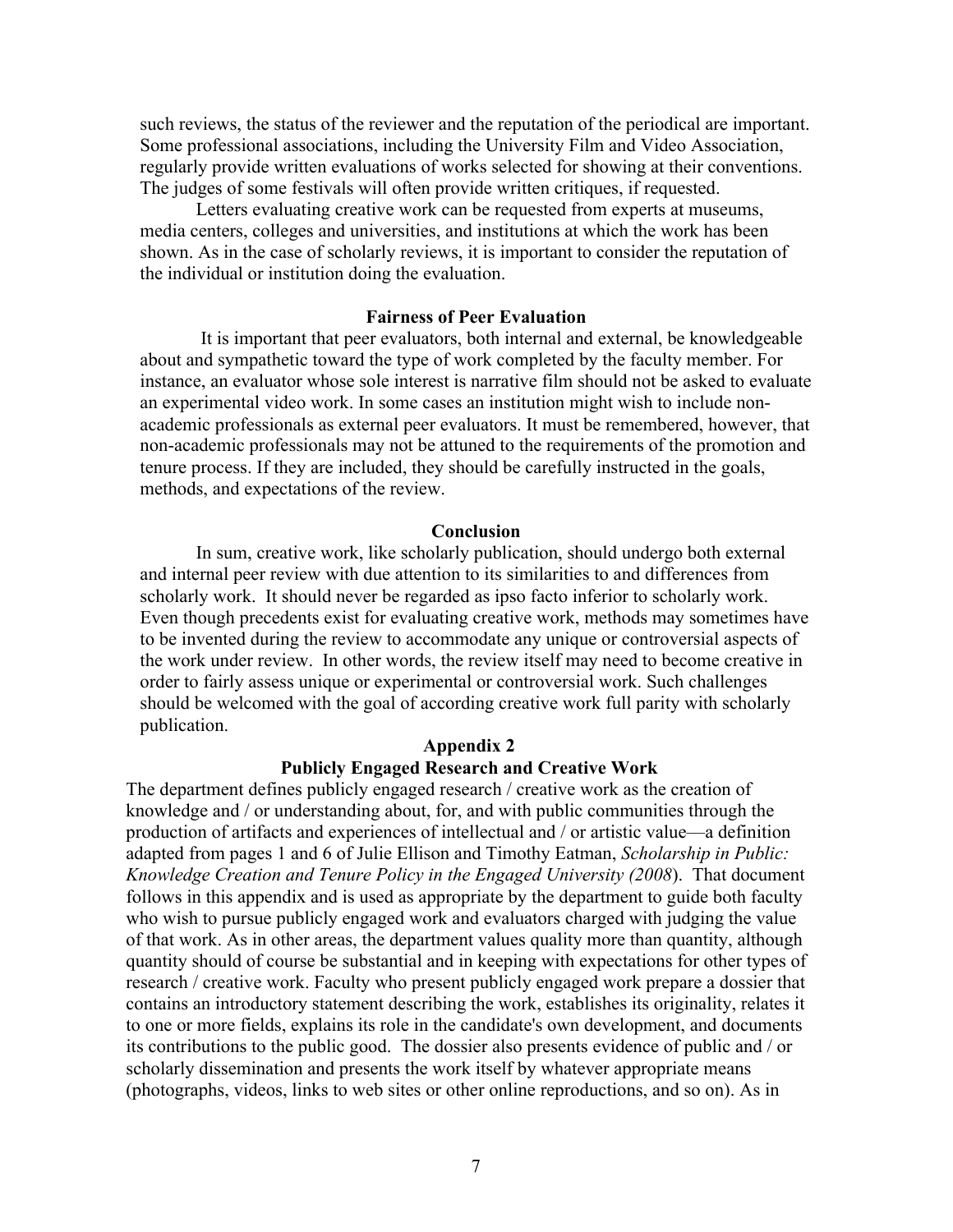other cases, the department uses external reviewers as one means of evaluation and also draws on any other relevant sources such as reviews, citations, and interviews with organizers and participants.

Because publicly engaged work has only recently come to be nationally valued in tenure and promotion cases, procedures are still being standardized at universities that do so recognize it. In other words, precedents and models are not always readily available. For this reason, a good deal of responsibility rests with the candidate for creating a substantial and persuasive dossier. Guidance is available from Ellison and Eatman in the following report and from the department and the review committee, all of which recognize that every case may be unique.

**Appendix 3** *Scholarship in Public: Knowledge Creation and Tenure Policy in the Engaged University (2008***)**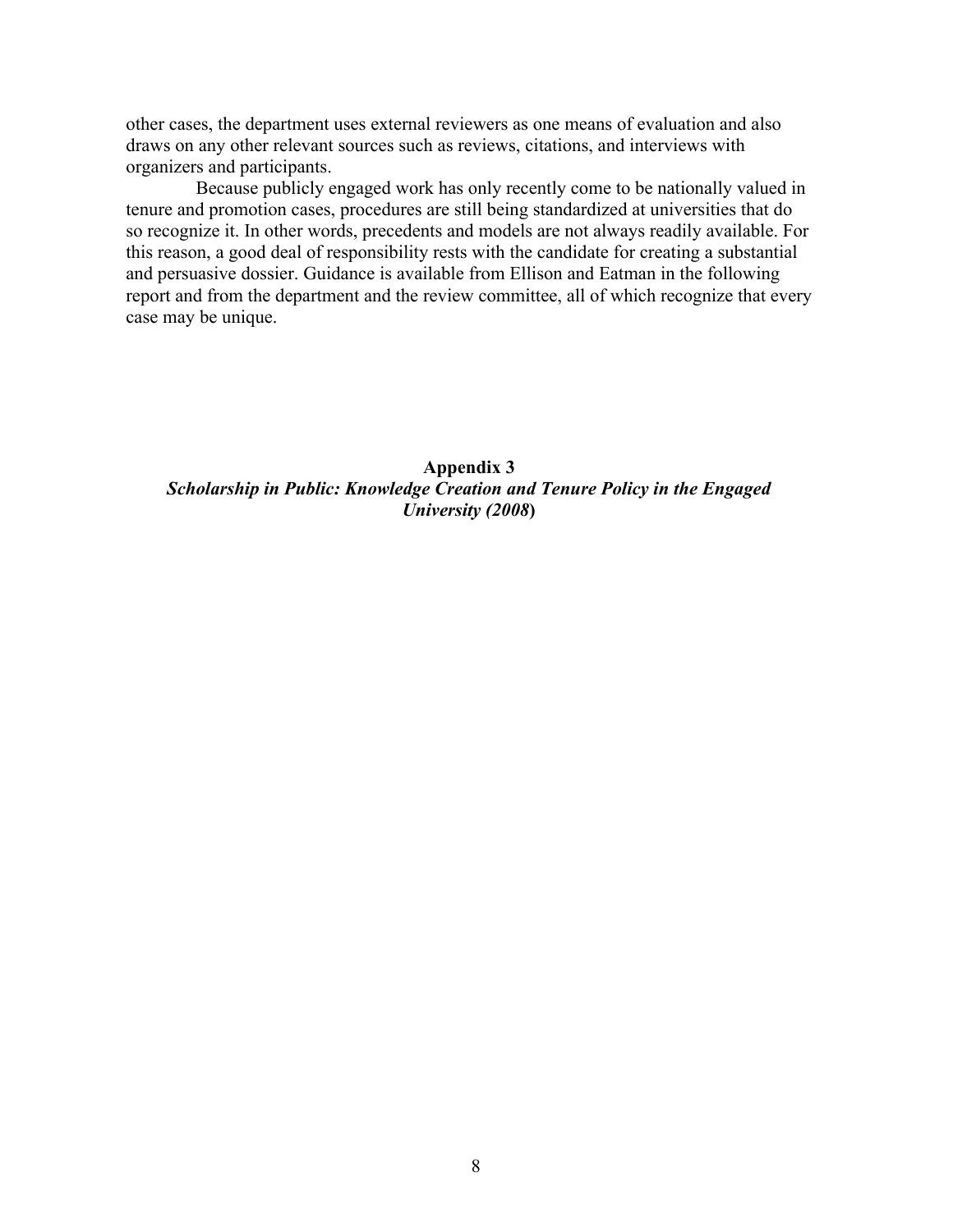# Addendum Approved by Faculty 12-8-17

# **Department of Critical Media Practices Reappointment of Instructor-Rank Faculty**

According to the **"Academic Affairs Guidelines for the Appointment, Evaluation, and Promotion of Lecturer and Instructor Rank Faculty"**  (Approved in Dean's Council, 29 March 2011 Approved by Provost Moore, 29 March 2011**,** Revised, 1 June 2017):

 "Instructors will be reviewed every year as part of the annual merit process and must undergo a formal review for reappointment before the end of their final year of appointment, preferably in the first semester of that year. The unit should establish the criteria for successful reappointment, which should include an evaluation of teaching and other duties. In most cases, reappointments of instructors will be for more than one year and may be for up to three years. However, when a reappointment process results in recommendation of a one-year probationary period to correct problems in performance, a one-year reappointment will be permitted; during the course of that year, another evaluation should take place that would result in either a multi-year reappointment or non-reappointment."

For the campus the criteria for evaluation are defined by the terms of the initial contract. A typical workload for instructor-ranked faculty would be 80% teaching, 10% research/scholarly work, and 10% service, but individual workload assignments may vary both within and between units. Upon successful review, an Instructor is eligible for reappointment for periods of one to three years.

The department is charged with evaluating the record as contained within a dossier submitted by the Instructor. The evaluation examines performance in teaching, service and––where applicable – research/creative work. The evaluation is calibrated to the expectations established by the most recent letter of appointment or reappointment.

Teaching is evaluated using multiple measures––not just FCQs but also such measures as peer review of classroom performance and of work produced by students. Other activities that count as teaching include participating in advising and mentoring such as supervising theses, dissertations, and/or independent study; developing new course content and methods; contributing to curricular development; participating in workshops to improve teaching; organizing and conducting field trips; teaching within the community; curating student exhibitions; publishing student work on-line and offline; and publishing about pedagogy. The department considers co-teaching a valuable contribution to pedagogy as well.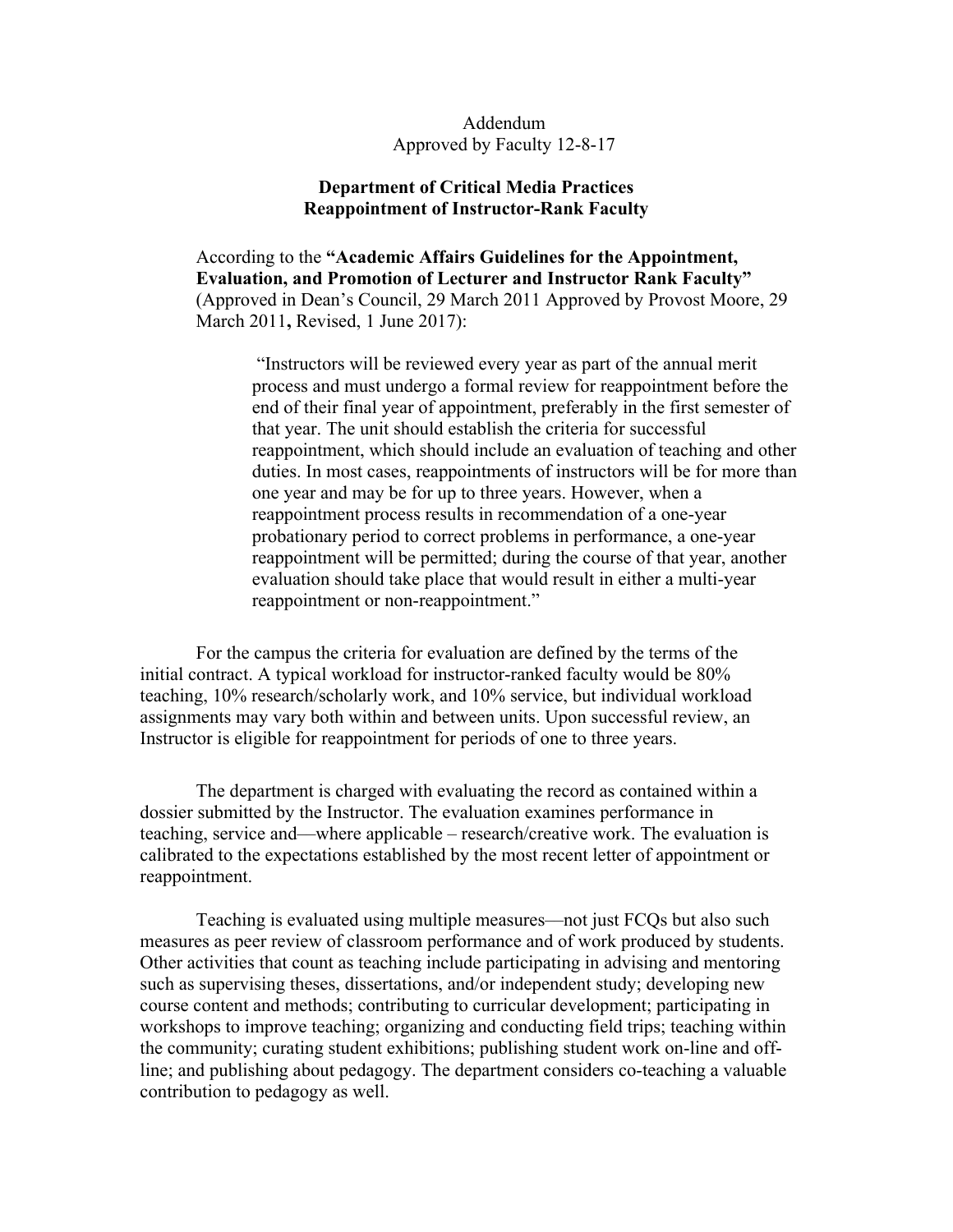Service normally means serving on departmental, college or university committees recognized by faculty peers as significant. It may also mean serving in an administrative position such as Associate Chair For Undergraduate Studies; engaging successfully in external service (such as serving on juries or selection committees); serving on the editorial board of an academic journal or as a reader for a press; mentoring other instructors in teaching or research; or engaging successfully in public service or outreach.

Research is understood as publishing with research presses or in scholarly journals; delivering talks and papers at conferences or other universities; creating scholarly projects using emergent technology; engaging in public scholarship; applying for fellowships or grants or receiving them; or being nominated for or receiving an award. Evidence of active research also includes work in progress.

Creative work is likewise understood to include active dissemination, which in this case can take such forms as presentations, performances, exhibitions, screenings, readings of creative writing, creative projects created and distributed utilizing emergent technologies, or other sharing with peers or the public locally, regionally, nationally or internationally. As with research, applying for fellowships or grants or receiving them, being nominated for or receiving an award, or showing evidence of work in progress counts as active engagement. Instructors may choose to emphasize either scholarly or creative work, or to engage in both, and may also choose public engagement as a major emphasis in scholarship, or creativity, or both. To receive Graduate Faculty membership, Instructors are required to provide evidence of their activity in research/creative work.

In evaluating all three areas (teaching, service, and research/creative work), the department considers the type of work, its quantity, and its quality and assigns the most importance to quality. Evaluation may also include the impact of the research/creative work, the standing of collaborators (if appropriate), and the status of the venue/format for which the work was presented. In all cases, instructors should provide appropriate information in their dossier. The more information about an activity, such as its significance or impact, the more likely it is to receive appropriate consideration

A positive recommendation for reappointment means that the Instructor has received an overall evaluation of "meets expectations" or better. Instructors who meet expectations are those judged to have performed their duties, as outlined in their appointment or reappointment letter, in such as way as to have made competent and worthwhile contributions to the program.

#### **Senior Instructors**

Instructors are normally considered for promotion to Senior Instructor seven years of continuous appointment at greater than 50% time. Up to three years credit towards promotion, based on previous academic service, may be awarded at the time of initial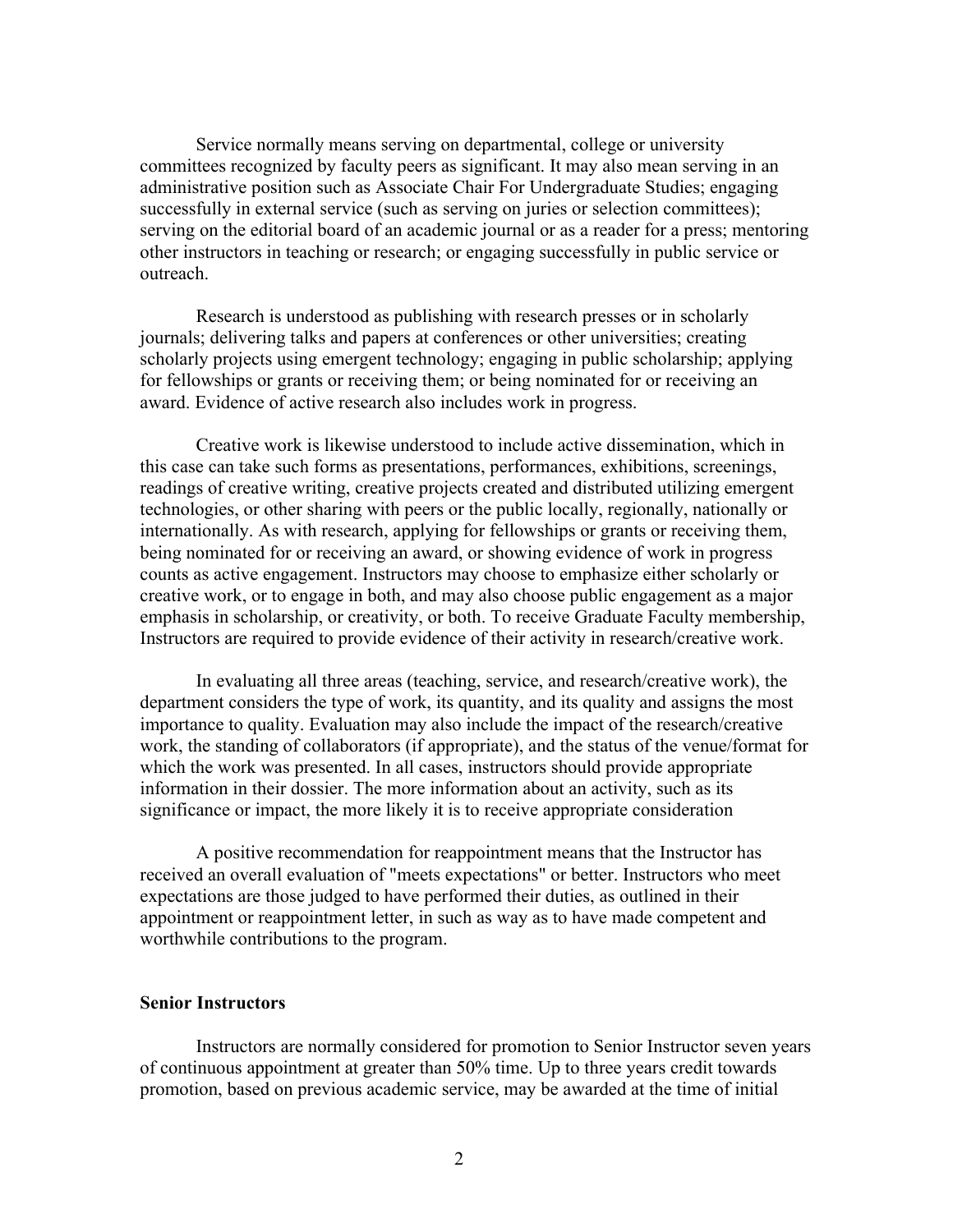appointment. Promotion after seven years is not mandatory, nor is it a right. Instructors promoted to Senior Instructor will have achieved a level of accomplishment sufficient to be judged as superior or better in teaching, service, and – if applicable – research/creative work. The department deems "superior" in this context, to mean that the quality of an instructors' performance has been judged to excel and demonstrate continued growth and competency in the areas of review. Instructors promoted to Senior Instructor continue to be "at-will" employees as defined by Colorado Statute and University policy.

For promotion to Senior Instructor or reappointment as Senior Instructor, a candidate should exemplify all the traits necessary for "meets expectations" (as described above) and, in addition, present evidence of teaching expertise of value beyond the primary unit (campus-wide or nationally/internationally). This level of achievement can be documented through, for example, publication of textbooks, leadership in campuswide educational programs, and/or leadership in pedagogical societies or educational arms of professional societies.

Further information regarding evaluation and promotion to Senior Instructor is available at: https://www.colorado.edu/facultyaffairs/node/426/attachment

#### **Teaching Professor Promotion and Review**

According to campus policy, after a minimum of three years at the rank of Senior Instructor, those who have been exemplary teachers and members of the university community may be considered for the title of "Teaching Professor." This title will be given to a limited number of Senior Instructors to recognize a record of distinction. A Teaching Professor still holds the rank and position of Senior Instructor, which is a nontenure-track faculty position. Senior Instructors normally hold a terminal degree appropriate to the discipline, and Teaching Professors must hold an appropriate terminal degree. Appointments may range from less than 50% to fulltime.

To determine whether a Senior Instructor should be named Teaching Professor, a faculty committee examines the entire record for evidence of overall distinction, looking especially for evidence of leadership and innovation. Multiple measures of exemplary performance are used. A "record of distinction" typically carries the expectation that the individual has made a major impact on the unit and its students (e.g. on pedagogy and curriculum), one that likely extends to considerable impact on the campus generally and/or plays a role in national discussions.

More information on the appointment, evaluation and promotion of Teaching Professors can be found here: https://www.colorado.edu/facultyaffairs/node/426/attachment

## **Review for Reappointment**

 Review for reappointment occurs preferably during the first semester of the final year of appointment. An Instructor undergoing review submits to the department Chair a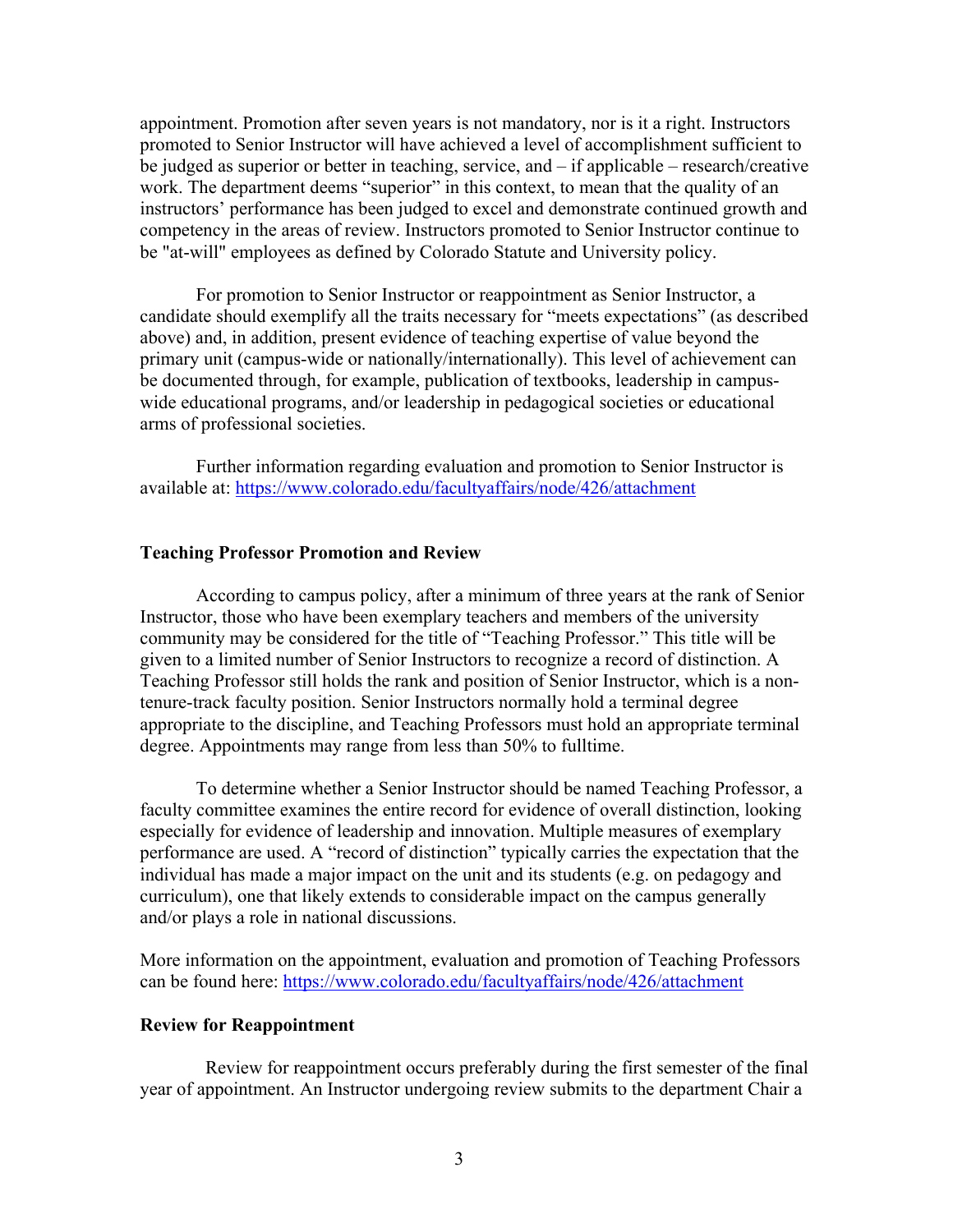dossier containing the following materials, which are then evaluated by a primary-unit committee:

- Current vita
- A statement on teaching
- A statement on service
- A statement on research/creative work, if applicable
- A teaching portfolio that includes all course syllabi and may also include other documentation such as sample assignments and student achievements
- FCQ reports for all courses taught
- Any additional materials the candidate may wish to submit

In most cases, reappointments of Senior Instructors and Teaching Professors are for more than one year and may be for up to three years. However, when a reappointment review results in recommendation of a one-year probationary period to correct problems in performance, a one-year reappointment will be permitted; during the course of that year, another evaluation should take place that results in either a three-year reappointment or non-reappointment.

The departmental review process is as follows:

- In the final year of the reappointment, preferably at the start of the first semester, the candidate submits the above materials to the Chair in the form of a dossier

- The Chair solicits letters from students and peer reviews of teaching and adds them to the dossier. At least one peer review should be from a member of the tenured and tenure track (TTT) faculty.

- The Chair appoints a Primary Review Committee composed of TTT faculty and which may also include a Senior Instructor.

- The committee's recommendation letter is placed in the dossier. If there are recommendations regarding changing the Instructor's workload percentage, this would be included in this letter.

- The TTT faculty and Senior Instructors review the dossier and vote on reappointment.

- The Chair writes a letter of recommendation to the Dean which includes a report of the faculty's vote and adds the letter to the dossier.

- The Chair shares the Chair's letter and the letter from the review committee with the candidate. Within five days of receiving these letters, the candidate may provide a letter and/or appropriate materials commenting on the review to the Chair. After which time the Chair forwards the dossier to the Dean.

According to campus policy, "If an instructor feels s/he has been denied reappointment unfairly, by a process that has been arbitrary, capricious, retaliatory,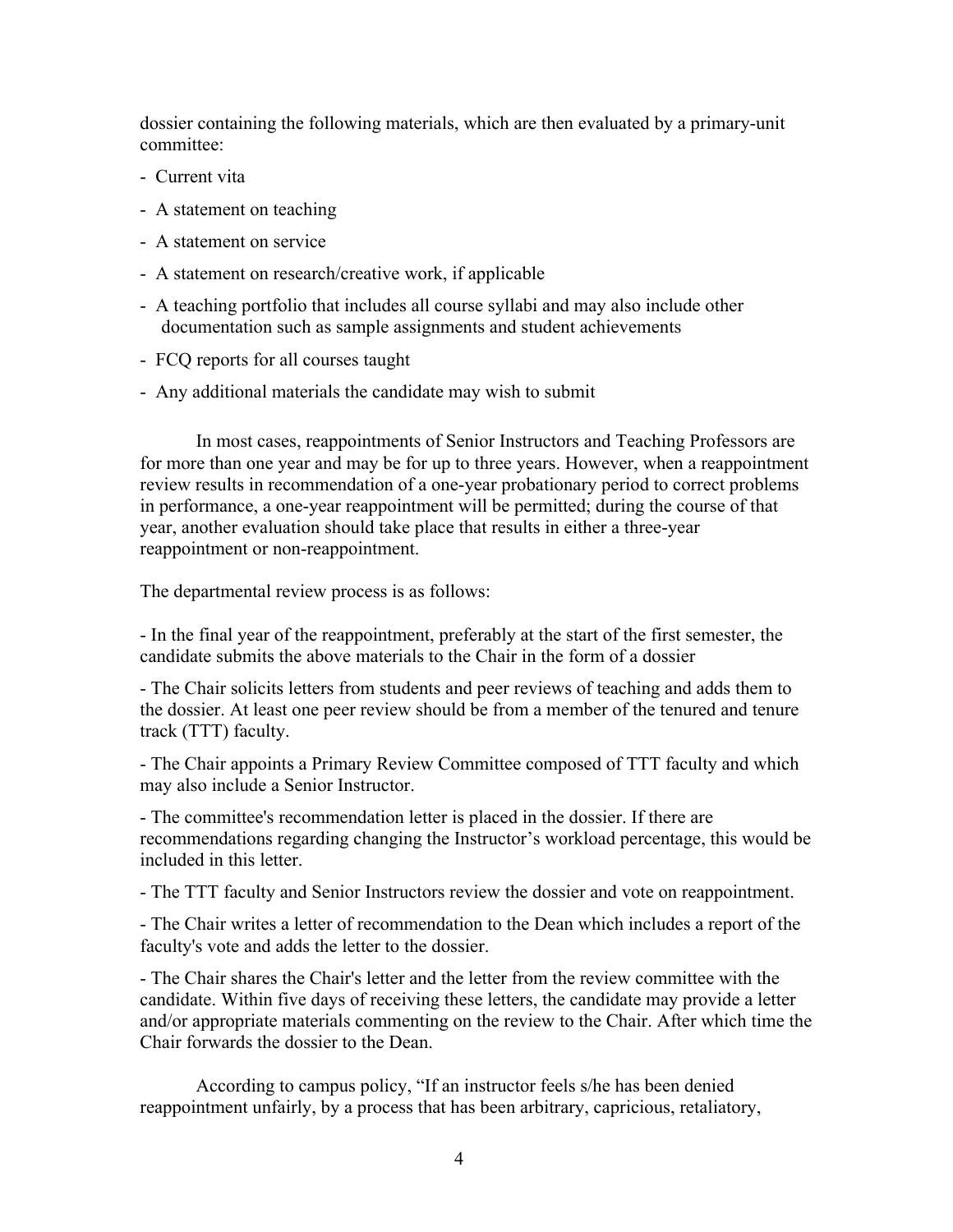inconsistent with the treatment of peers in similar circumstances, or based on personal malice, s/he can appeal the non-renewal." More information about the grievance process can be found here: https://www.colorado.edu/facultyaffairs/node/426/attachment

# **Full Formal Review**

According to campus policy, after the first six years as a Senior Instructor or Teaching Professor, the faculty member undergoes a full formal review by the department. If the faculty member continues to be employed, reviews then alternate between expedited reviews and full formal reviews. The six-year timeline and the comprehensiveness of the full formal review are analogous to post-tenure review for tenured faculty. A faculty committee conducts the review.

For additional information, all campus policies cited in this document can be found at: https://www.colorado.edu/facultyaffairs/node/426/attachment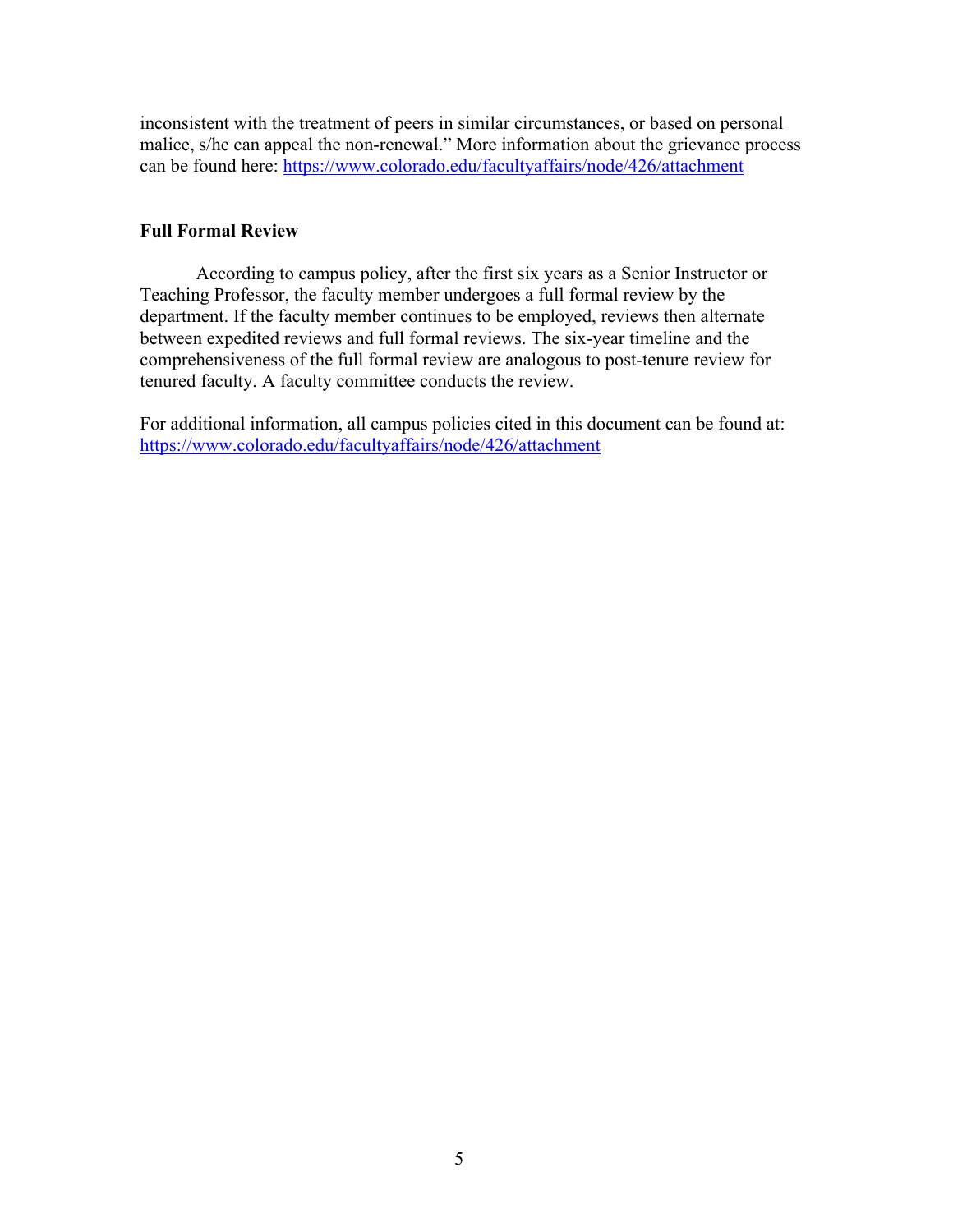# Department of Critical Media Practices

# Annual Merit Evaluation

# Point System and General Principles

Annual merit reviews are conducted by the Merit Committee. The committee's membership, certain rules governing its procedures, and the possibilities for appealing its decisions are described in the department's Bylaws. Campus policy states that a faculty member has the right to append a response to the rating if she or he so desires. A copy of the rating plus any response from the faculty member is placed in the faculty member's personnel file and is subject to disclosure under the Colorado Open Records Act. The review evaluates teaching, research/creative work, and service for the previous three calendar years, using the following College-approved point system for each of the three categories:

| Far Exceeds Expectations           | $4.6 - 5.0$ |
|------------------------------------|-------------|
| <b>Exceeds Normal Expectations</b> | $3.6 - 4.5$ |
| Meets Normal Expectations          | $2.6 - 3.5$ |
| <b>Below Expectations</b>          | $1.6 - 2.5$ |
| Unsatisfactory                     | $0 - 1.5$   |

The committee bases its decisions largely on the Faculty Report of Professional Activities (FRPA) for the previous three years. Scores are pro-rated for any deviation from the standard workload of 40 percent teaching, 40 percent research/creative work, and 20 percent service. Any differential workloads must have been approved in advance by the Chair.

For evaluations of teaching the University requires multiple measures. In general, evidence of achievement could include favorable peer review of classroom performance; supervising theses, dissertations, and/or independent study; serving on graduate-student review committees; developing new course content and methods; preparing and teaching courses not previously taught in the department; contributing to curricular development; and advising and mentoring graduate and undergraduate students. The department considers co-teaching a valuable contribution to pedagogy and also values teaching outside the classroom in activities such as field trips, community engagements, curating student exhibitions, and publishing student work.

Achievement in research/creative work could include publishing with research presses or